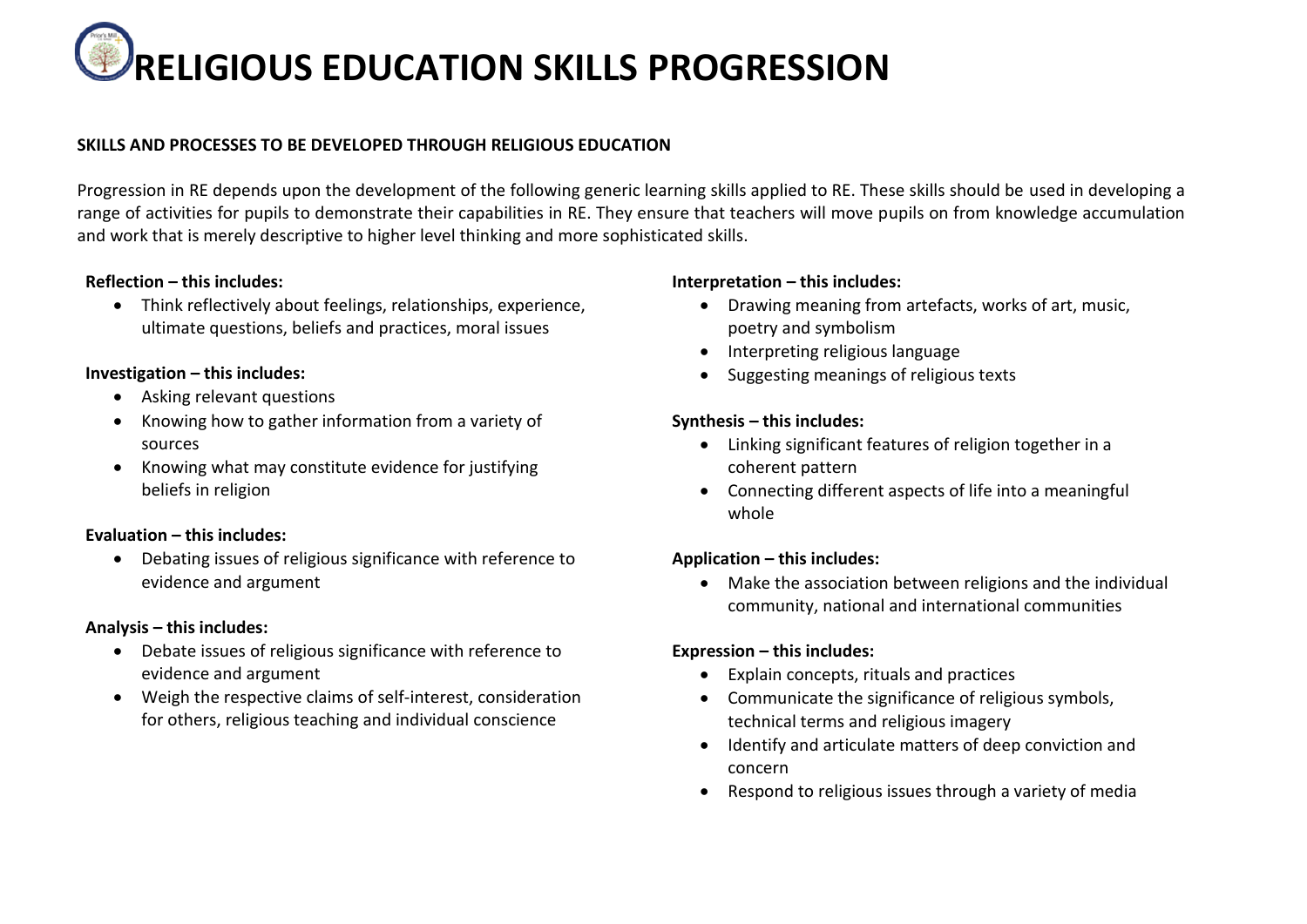|                                                                        | Year 1                                                                                                                                                                                              | Year <sub>2</sub>                                                                                                                                                                                                                                                                   | Year 3                                                                                                                                                                                                                                                           | Year 4                                                                                                                                                                                                                                                                                                                  | Year 5                                                                                                                                                                                                                                                                                                                         | Year 6                                                                                                                                                                                                                                                                                                                                                                                                                      |
|------------------------------------------------------------------------|-----------------------------------------------------------------------------------------------------------------------------------------------------------------------------------------------------|-------------------------------------------------------------------------------------------------------------------------------------------------------------------------------------------------------------------------------------------------------------------------------------|------------------------------------------------------------------------------------------------------------------------------------------------------------------------------------------------------------------------------------------------------------------|-------------------------------------------------------------------------------------------------------------------------------------------------------------------------------------------------------------------------------------------------------------------------------------------------------------------------|--------------------------------------------------------------------------------------------------------------------------------------------------------------------------------------------------------------------------------------------------------------------------------------------------------------------------------|-----------------------------------------------------------------------------------------------------------------------------------------------------------------------------------------------------------------------------------------------------------------------------------------------------------------------------------------------------------------------------------------------------------------------------|
| <b>Generic skills:</b><br><b>Thinking about</b><br>religion and belief | recall features of<br>$\bullet$<br>religious, spiritual<br>and moral stories<br>and other forms<br>of religious<br>expression<br>recognise and<br>٠<br>name features of<br>religions and<br>beliefs | retell religious,<br>$\bullet$<br>spiritual and<br>moral stories<br>identify how<br>$\bullet$<br>religion and belief<br>is expressed in<br>different ways<br>identify<br>$\bullet$<br>similarities and<br>differences in<br>features of<br>religions and<br>beliefs                 | make links<br>$\bullet$<br>between beliefs,<br>stories and<br>practices<br>identify the<br>$\bullet$<br>impacts of beliefs<br>and practices on<br>people's lives<br>identify<br>$\bullet$<br>similarities and<br>differences<br>between religions<br>and beliefs | comment on<br>$\bullet$<br>connections<br>between<br>questions, beliefs,<br>values and<br>practices<br>describe the<br>$\bullet$<br>impact of beliefs<br>and practices on<br>individuals,<br>groups and<br>communities<br>describe<br>similarities and<br>differences within<br>and between<br>religions and<br>beliefs | explain<br>$\bullet$<br>connections<br>between<br>questions, beliefs,<br>values and<br>practices in<br>different belief<br>systems<br>recognise and<br>explain the impact<br>of beliefs and<br>ultimate<br>questions on<br>individuals and<br>communities<br>explain how and<br>why differences in<br>belief are<br>expressed. | use religious and<br>$\bullet$<br>philosophical<br>terminology and<br>concepts to<br>explain religions,<br>beliefs and value<br>systems<br>explain some of<br>$\bullet$<br>the challenges<br>offered by the<br>variety of religions<br>and beliefs in the<br>contemporary<br>world<br>explain the<br>$\bullet$<br>reasons for, and<br>effects of,<br>diversity within<br>and between<br>religions, beliefs<br>and cultures. |
| Enquiring,<br>investigating and<br>interpreting                        | identify what they<br>$\bullet$<br>find interesting<br>and puzzling in life<br>recognise symbols<br>٠<br>and other forms<br>of religious<br>expression                                              | $\bullet$<br>recognise that<br>some questions<br>about life are<br>difficult to answer<br>ask questions<br>$\bullet$<br>about their own<br>and others'<br>feelings and<br>experiences<br>identify possible<br>meanings for<br>symbols and other<br>forms of religious<br>expression | investigate and<br>$\bullet$<br>connect features<br>of religions and<br>beliefs<br>ask significant<br>questions about<br>religions and<br>beliefs<br>describe and<br>suggest meanings<br>for symbols and<br>other forms of<br>religious<br>expression            | gather, select, and<br>$\bullet$<br>organise ideas<br>about religion and<br>belief<br>suggest answers<br>to some questions<br>raised by the<br>study of religions<br>and beliefs<br>suggest meanings<br>for a range of<br>forms of religious<br>expression, using<br>appropriate<br>vocabulary                          | suggest lines of<br>enquiry to<br>address questions<br>raised by the<br>study of religions<br>and beliefs<br>suggest answers<br>to questions<br>raised by the<br>study of religions<br>and beliefs, using<br>relevant sources<br>and evidence<br>recognise and<br>$\bullet$<br>explain diversity<br>within religious           | identify the<br>$\bullet$<br>influences on, and<br>distinguish<br>between,<br>different<br>viewpoints within<br>religions and<br>beliefs<br>interpret religions<br>and beliefs from<br>different<br>perspectives<br>interpret the<br>$\bullet$<br>significance and<br>impact of<br>different forms of                                                                                                                       |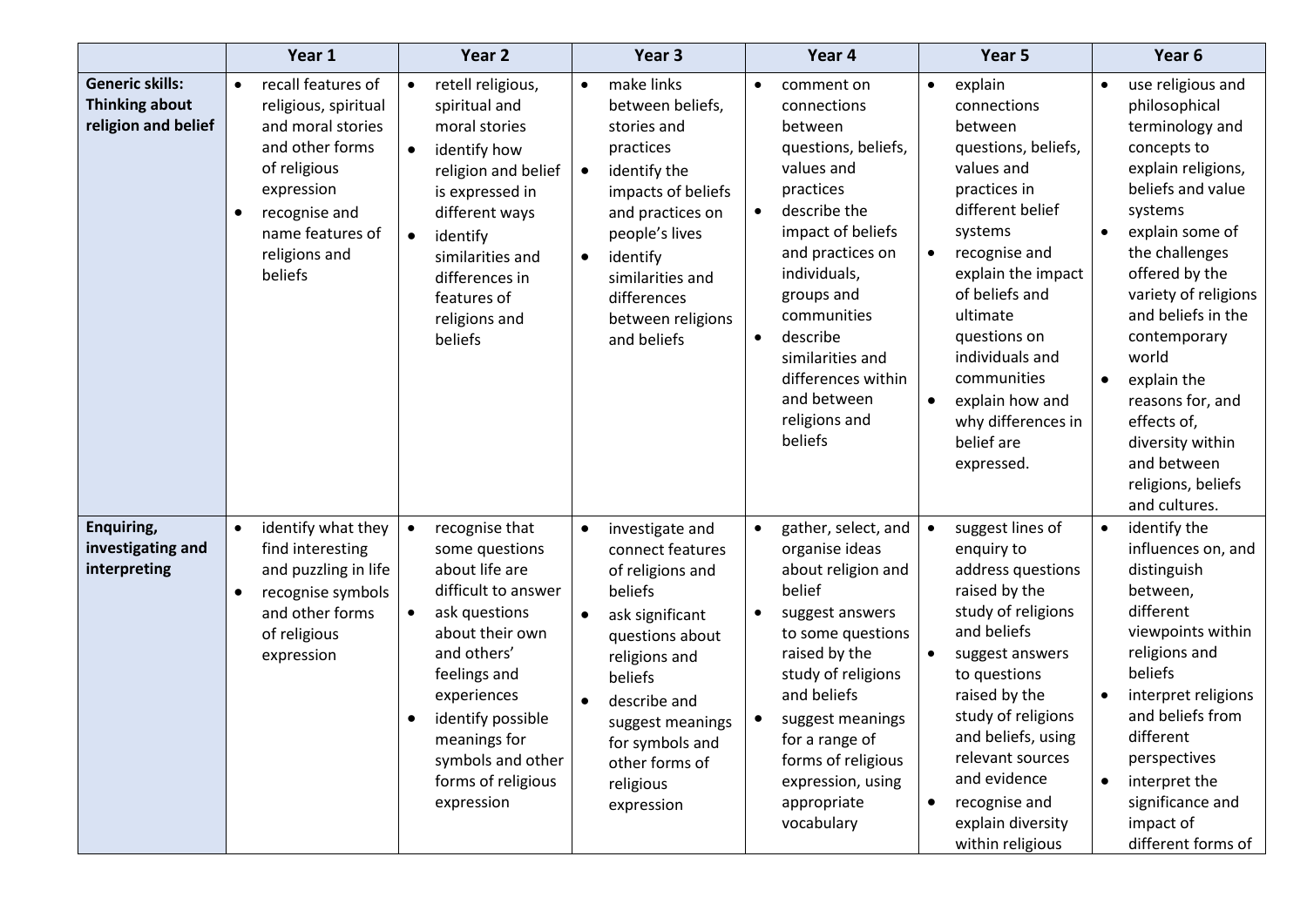|                                                                         |                                                                        |                                                                                                                                   |                                                                                                                                                    | expression, using<br>appropriate<br>concepts.                                                                                                                                                                                                                                                                                                                                              | religious and<br>spiritual<br>expression                                                                                                                                                                                    |
|-------------------------------------------------------------------------|------------------------------------------------------------------------|-----------------------------------------------------------------------------------------------------------------------------------|----------------------------------------------------------------------------------------------------------------------------------------------------|--------------------------------------------------------------------------------------------------------------------------------------------------------------------------------------------------------------------------------------------------------------------------------------------------------------------------------------------------------------------------------------------|-----------------------------------------------------------------------------------------------------------------------------------------------------------------------------------------------------------------------------|
| <b>Beliefs and</b><br>teachings (what<br>people believe)                | recount outlines<br>$\bullet$<br>of some religious<br>stories          | retell religious<br>$\bullet$<br>stories and<br>identify some<br>religious beliefs<br>and teachings                               | describe some<br>$\bullet$<br>$\bullet$<br>religious beliefs<br>and teachings of<br>religions studied,<br>and their<br>importance                  | describe the key<br>explain how some<br>beliefs and<br>beliefs and<br>teachings of the<br>teachings are<br>religions studied,<br>shared by<br>connecting them<br>different religions<br>accurately with<br>and how they<br>other features of<br>make a difference<br>the religions<br>to the lives of<br>making some<br>individuals and<br>comparisons<br>communities<br>between religions | make<br>$\bullet$<br>comparisons<br>between the key<br>beliefs, teachings<br>and practices of<br>the Christian faith<br>and other faiths<br>studied, using a<br>wide range of<br>appropriate<br>language and<br>vocabulary. |
| <b>Practices and</b><br>lifestyles (what<br>people do)                  | recognise features<br>$\bullet$<br>of religious life<br>and practice   | identify some<br>$\bullet$<br>religious<br>practices, and<br>know that some<br>are characteristic<br>of more than one<br>religion | describe how<br>$\bullet$<br>$\bullet$<br>some features of<br>religions studied<br>are used or<br>exemplified in<br>festivals and<br>practices     | show<br>explain how<br>$\bullet$<br>selected features<br>understanding of<br>the ways of<br>of religious life<br>belonging to<br>and practice make<br>a difference to<br>religions and what<br>these involve<br>the lives of<br>individuals and<br>communities                                                                                                                             | explain in detail<br>$\bullet$<br>the significance of<br>Christian<br>practices, and<br>those of other<br>faiths studied, to<br>the lives of<br>individuals and<br>communities.                                             |
| <b>Expression and</b><br>language (how<br>people express<br>themselves) | recognise some<br>$\bullet$<br>religious symbols<br>and words          | suggest meanings<br>$\bullet$<br>in religious<br>symbols, language<br>and stories                                                 | make links<br>$\bullet$<br>$\bullet$<br>between religious<br>symbols, language<br>and stories and<br>the beliefs or<br>ideas that<br>underlie them | explain how some<br>show, using<br>$\bullet$<br>forms of religious<br>technical<br>terminology, how<br>expression are<br>used differently<br>religious beliefs,<br>ideas and feelings<br>by individuals and<br>can be expressed<br>communities<br>in a variety of<br>forms, giving<br>meanings for<br>some symbols,<br>stories and<br>language                                             | compare the<br>$\bullet$<br>different ways in<br>which people of<br>faith communities<br>express their<br>faith.                                                                                                            |
| <b>Identity and</b><br>experience<br>(making sense of<br>who we are)    | identify aspects of<br>$\bullet$<br>own experience<br>and feelings, in | $\bullet$<br>respond<br>sensitively to the<br>experiences and                                                                     | compare aspects<br>of their own<br>experiences and                                                                                                 | make informed<br>ask questions<br>$\bullet$<br>about the<br>responses to<br>significant<br>questions of                                                                                                                                                                                                                                                                                    | discuss and<br>$\bullet$<br>express their<br>views on some                                                                                                                                                                  |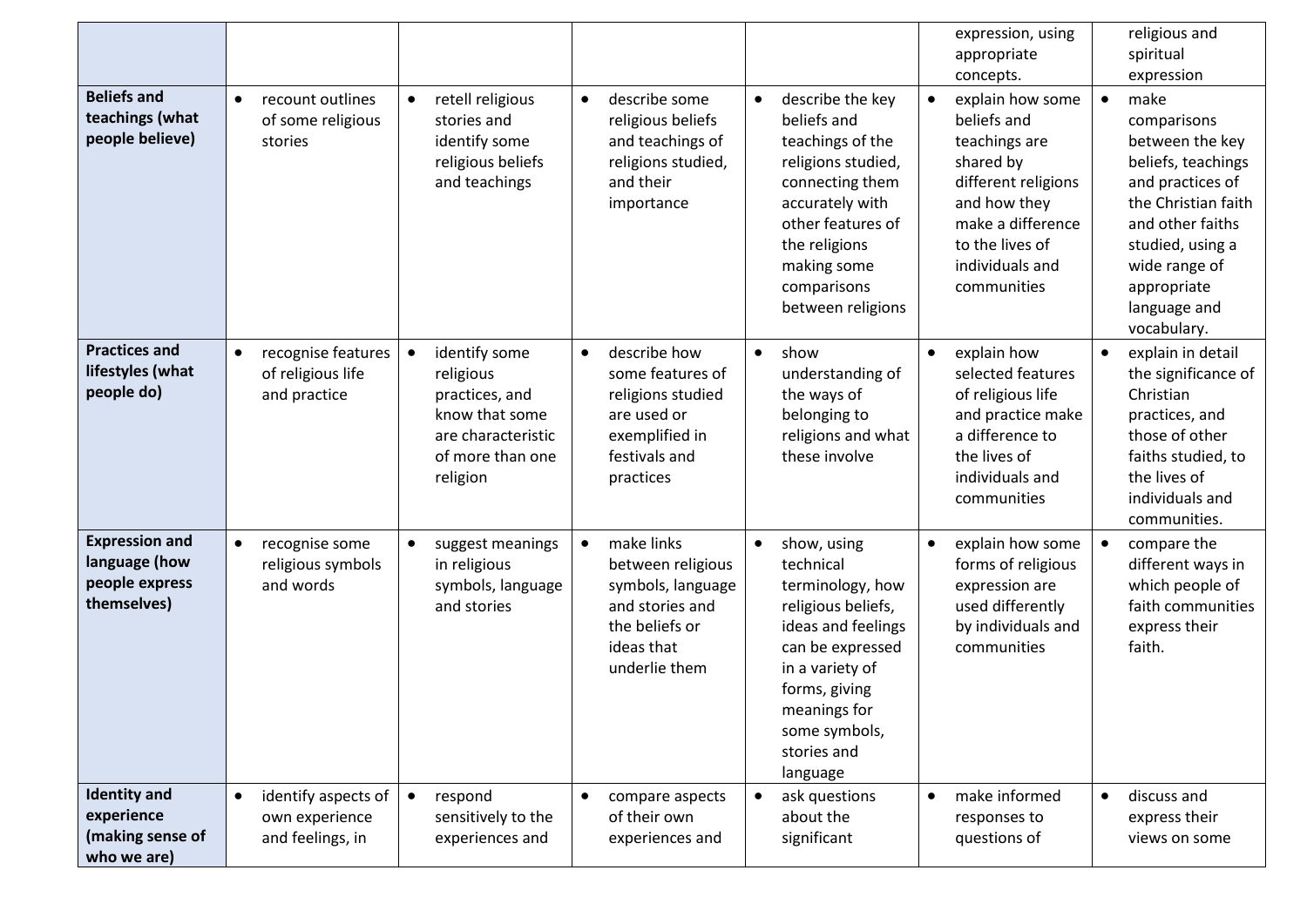|                                                                          | religious material<br>studied                                                                                 | feelings of others,<br>including those<br>with a faith                                                                                                                 | those of others,<br>identifying what<br>influences their<br>lives                                                                           | experiences of<br>key figures from<br>religions studied<br>and suggest<br>answers from<br>own and others'<br>experiences,<br>including<br>believers                | identity and<br>experience in the<br>light of their<br>learning                                                                                        | fundamental<br>questions of<br>identity, meaning,<br>purpose and<br>morality related<br>to Christianity and<br>other faiths.                                                                                         |
|--------------------------------------------------------------------------|---------------------------------------------------------------------------------------------------------------|------------------------------------------------------------------------------------------------------------------------------------------------------------------------|---------------------------------------------------------------------------------------------------------------------------------------------|--------------------------------------------------------------------------------------------------------------------------------------------------------------------|--------------------------------------------------------------------------------------------------------------------------------------------------------|----------------------------------------------------------------------------------------------------------------------------------------------------------------------------------------------------------------------|
| <b>Meaning and</b><br>purpose (making<br>sense of life)                  | identify things<br>$\bullet$<br>they find<br>interesting or<br>puzzling, in<br>religious materials<br>studied | realise that some<br>$\bullet$<br>questions that<br>cause people to<br>wonder are<br>difficult to answer                                                               | compare their<br>$\bullet$<br>own and other<br>people's ideas<br>about questions<br>that are difficult<br>to answer                         | ask questions<br>$\bullet$<br>about puzzling<br>aspects of life and<br>experiences and<br>suggest answers,<br>referring to the<br>teaching of<br>religions studied | make informed<br>$\bullet$<br>responses to<br>questions of<br>meaning and<br>purpose in the<br>light of their<br>learning                              | express their<br>$\bullet$<br>views on some<br>fundamental<br>questions of<br>identity, meaning,<br>purpose and<br>morality related<br>to Christianity and<br>other faiths.                                          |
| <b>Values and</b><br>commitments<br>(making sense of<br>right and wrong) | identify what is of<br>$\bullet$<br>value and concern<br>to themselves, in<br>religious material<br>studied   | respond<br>$\bullet$<br>sensitively to the<br>values and<br>concerns of<br>others, including<br>those with a faith,<br>in relation to<br>matters of right<br>and wrong | make links<br>$\bullet$<br>between values<br>and<br>commitments,<br>including religious<br>ones, and their<br>own attitudes or<br>behaviour | ask questions<br>$\bullet$<br>about matters of<br>right and wrong<br>and suggest<br>answers that<br>show<br>understanding of<br>moral and<br>religious issues      | make informed<br>$\bullet$<br>responses to<br>people's values<br>and commitments<br>(including<br>religious ones) in<br>the light of their<br>learning | make informed<br>$\bullet$<br>responses to<br>people's values<br>and commitments<br>(including<br>religious ones) in<br>the light of their<br>learning They will<br>use different<br>techniques to<br>reflect deeply |